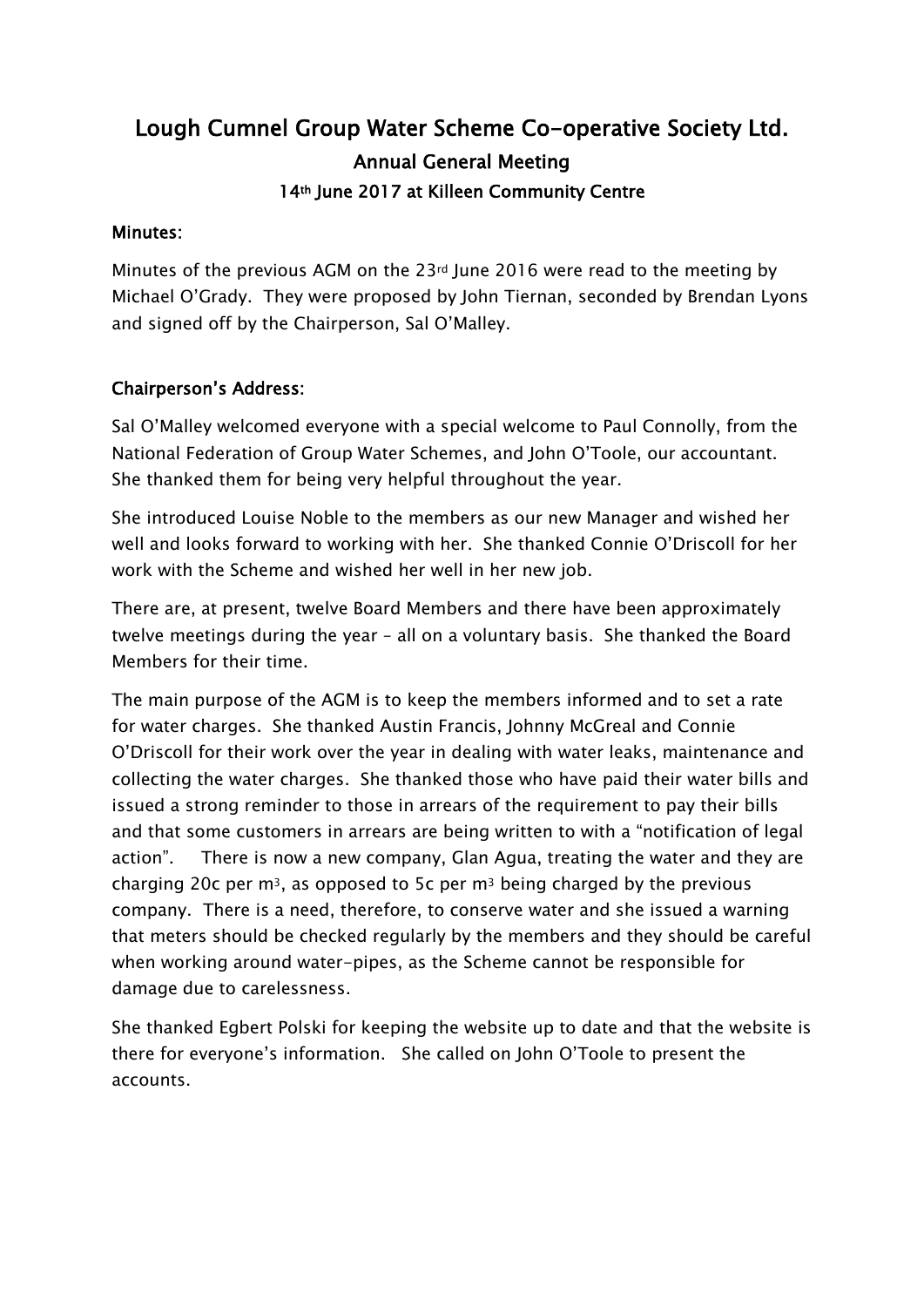## Audited Accounts:

John O'Toole gave a summary of the audited accounts to everyone present and a copy of the audited accounts is available for anybody who wants one. Accounts were audited by David O'Sullivan. There is a balance for year ended 31st December 2016 of €57,000.

John responded to questions from the floor and explained the situation with subsidies received from the State through the County Council.

The position with debtors was requested and there is  $E$ ,500 outstanding. There was general agreement that debtors should be dealt with strongly to avoid debts increasing annually. The question of turning off water was raised and John urged the members who feel strongly about water charges not to take their frustration out on the Scheme by not paying, but to lobby their politicians. Paul Connolly explained that group water schemes retain the right to cut off water but that this is used a very last option.

Accounts were adopted on the proposal of Seamus O'Malley and seconded by Christy Gibbons.

#### Managers' Report:

The Managers' Report was presented by the incoming manager, Louise Noble. Eight new loggers were installed on the Scheme, with a cost of €10,560, and will be invaluable in the detection of leaks.

There has been four new connections and the number of connections now stands at 353.

We aim to reduce night-time usage over the coming year, with a constant watch being kept on chlorine levels. Pipe flushing will be completed over the coming months.

#### Q&A:

Some questions in relation to the scheme quality assurance and the replacement of the intake pipe, were all answered. Paul Connolly states that the issue of the intake pipe will be dealt with in the very near future.

## Election of Officers:

Seamus O'Malley stepped down from the Board, as did Ian Donald. Both put themselves forward for re-election. Ian Donald was re-elected on the proposal of